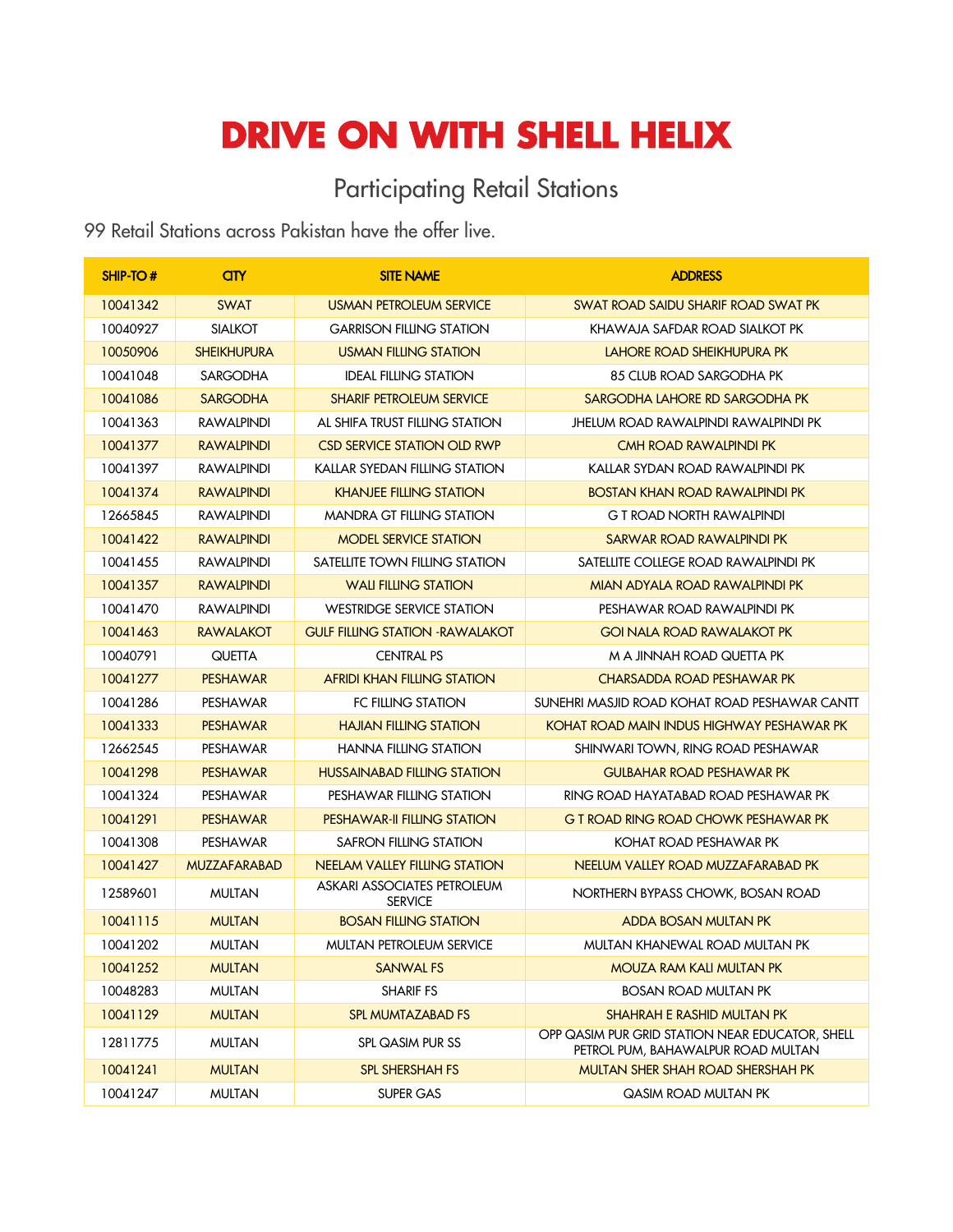| 10041321 | <b>MARDAN</b>    | <b>PUNJAB REGIMENT CENTRE</b>               | MALAKAND ROAD CANTT ROAD MARDAN PK                 |
|----------|------------------|---------------------------------------------|----------------------------------------------------|
| 10041331 | <b>MARDAN</b>    | SHERGARH FILLING STATION                    | MALAKAND ROADLUND KHUWAR ROAD MARDAN PK            |
| 10051828 | <b>LAHORE</b>    | <b>ADEEL ENTERPRISES F/S</b>                | <b>BADDIAN ROAD LAHORE PK</b>                      |
| 10052303 | <b>LAHORE</b>    | AL ASAD GASOLINE                            | 29-C COLLEGE ROAD LAHORE PK                        |
| 10041085 | <b>LAHORE</b>    | <b>BATTLE AXE FILLING STATION</b>           | <b>SHAMI ROAD LAHORE PK</b>                        |
| 10050880 | <b>LAHORE</b>    | <b>EXPO CENTRE FILLING STATION</b>          | 1 RAIWIND BYPASS ROAD LAHORE PK                    |
| 10041102 | <b>LAHORE</b>    | <b>MOTORWAY FILLING STATION</b>             | <b>MULTAN ROAD LAHORE PK</b>                       |
| 10040913 | <b>LAHORE</b>    | SHELL DHA G BLOCK SERVICE<br><b>STATION</b> | MAIN BOULEVARD ROAD LAHORE PK                      |
| 10040926 | <b>LAHORE</b>    | SPL GARDEN TOWN FILLING STATION             | <b>GARDEN ROAD LAHORE PK</b>                       |
| 10040942 | <b>LAHORE</b>    | SPL GULISTAN FILLING STATION                | NOOR JEHAN ROAD LAHORE PK                          |
| 10040982 | <b>LAHORE</b>    | <b>SPL IQBAL TOWN SERVICE STATION</b>       | <b>18 SCHEME ROAD LAHORE PK</b>                    |
| 10040963 | <b>LAHORE</b>    | SPL MODEL TOWN FILLING STATION              | MODEL TOWN MOR LAHORE PK                           |
| 10040964 | <b>LAHORE</b>    | <b>SPL RENAISSANCE SERVICE STATION</b>      | 251 252 MOULANA SHAUKAT ALI ROAD LAHORE PK         |
| 10041088 | <b>LAHORE</b>    | SPL SHIMLA HILL FILLING STATION             | EMPRESS ROAD LAHORE PK                             |
| 10041320 | <b>KOHAT</b>     | <b>POLWEL FILLING STATION</b>               | <b>HANGU ROAD PESHAWAR BY PASS KOHAT PK</b>        |
| 10040779 | KARACHI          | AIRWAYS 1 PETROLEUM SERVICE                 | 44 SHAHRAH E FAISAL KARACHI PK                     |
| 10040837 | <b>KARACHI</b>   | <b>CENTRAL SERVICE STATION</b>              | 125 ENQUIRY OFFICE ROAD KARACHI PK                 |
| 10040793 | KARACHI          | <b>CHAMPION SERVICE STATION</b>             | SF-15 BOARD OFFICE ROAD KARACHI PK                 |
| 10040796 | <b>KARACHI</b>   | <b>CLASSIC SERVICE STATION</b>              | 175/2 FLEET CLUB ROAD KARACHI PK                   |
| 12154789 | KARACHI          | <b>CREEK VISTA SERVICE STATION</b>          | 16TH STREET DHA PHASE 8 KARACHI PK                 |
| 10040834 | <b>KARACHI</b>   | <b>CRYSTAL PETROLEUM SERVICE</b>            | <u>I SHAHRA E FAISAL TIPU SULTAN RD KARACHI PK</u> |
| 10040778 | KARACHI          | <b>GULBAI FILLING STATION</b>               | S-17 MARIPUR ROAD KARACHI PK                       |
| 10048278 | <b>KARACHI</b>   | <b>HAIDER FILLING STATION</b>               | <b>GIZRI ROAD KARACHI PK</b>                       |
| 10048279 | KARACHI          | JANS FILLING STATION                        | S 59/1 A AZIZ BHATI ROAD KARACHI PK                |
| 10048277 | <b>KARACHI</b>   | <b>JINNAH PETROLEUM SERVICE</b>             | <b>SHARAH E FAISAL KARACHI PK</b>                  |
| 10040813 | KARACHI          | <b>KARACHI SERVICE STATION</b>              | SC-18 SHAHRAH E LIAQUAT KARACHI PK                 |
| 10040833 | <b>KARACHI</b>   | <b>MODEL SERVICE STATION</b>                | <u>101 102 MAIN SHAHRAH E FAISAL KARACHI PK</u>    |
| 10040828 | <b>KARACHI</b>   | PEARL PETROLEUM SERVICE                     | 1-B KORANGI ROAD KARACHI PK                        |
| 10040785 | <b>KARACHI</b>   | SHELL ASKARI SERVICE STATION                | A-1 RASHID MINHAS ROAD KARACHI PK                  |
| 10040782 | <b>KARACHI</b>   | SPL AMIL SERVICE STATION                    | 234 M A JINNAH ROAD KARACHI PK                     |
| 10040817 | <b>KARACHI</b>   | <b>SPL DEFENCE SERVICE STATION</b>          | 39 B KH E BAHRIA KARACHI PK                        |
| 10040829 | KARACHI          | SPL MARINE DRIVE SERVICE STATION            | DC-5 MAIN CLIFTON ROAD KARACHI PK                  |
| 12830270 | KARACHI          | <b>SPL OASIS FS</b>                         | SPL OASIS, NEAR TOLL PLAZA M9                      |
| 10040839 | KARACHI          | <b>SUPERIOR FILLING STATION</b>             | PP-ST 48 AGHA KHAN ROAD KARACHI PK                 |
| 10054644 | <b>KARACHI</b>   | <b>YASEEN PETROLEUM SERVICE</b>             | 2A 2 SARWAR SHAHEED ROAD KARACHI PK                |
| 10041376 | <b>ISLAMABAD</b> | <b>CLUB FILLING STATION</b>                 | MURREE ROAD ISLAMABAD PK                           |
| 10041373 | <b>ISLAMABAD</b> | <b>JHANGI SYEDAN FILLING STATION</b>        | <b>G T ROAD RAWALPINDI PK</b>                      |
| 10041407 | <b>ISLAMABAD</b> | KOHSAR FILLING STATION                      | F-6 SCHOOL ROAD ISLAMABAD PK                       |
| 10041384 | <b>ISLAMABAD</b> | <b>MARGALLA FILLING STATION</b>             | G-10 BELA ROAD ISLAMABAD PK                        |
| 10041391 | <b>ISLAMABAD</b> | <b>MARWAT GROUP FILLING STATION</b>         | 1-8 RAHMAN BABA ROAD ISLAMABAD PK                  |
| 10041418 | <b>ISLAMABAD</b> | <b>MEHAR FILLING STATION</b>                | F 7 COLLAGE ROAD ISLAMABAD PK                      |
| 12266097 | <b>ISLAMABAD</b> | MILLAT PETROLEUM AND CNG<br><b>STATION</b>  | TRANRI CHOWK LATHRAR ROAD ISLAMABAD PK             |